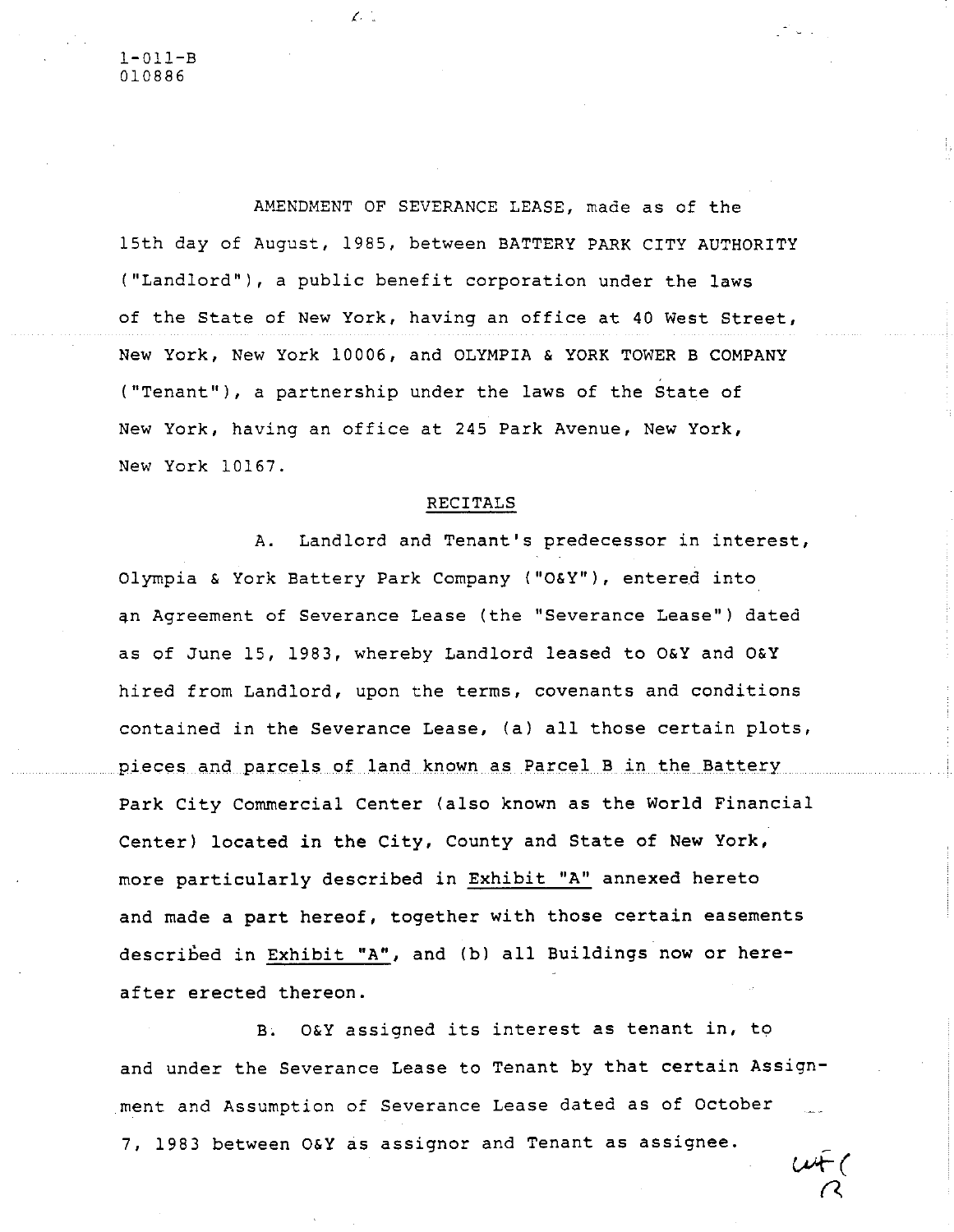C. The Severance Lease was amended by (a) an Agreement, made as of August 24, 1984, among Landlord, Tenant and Merrill Lynch & Co., Inc., (b) an Amendment of Severance Lease, made as of December 5, 1984, between Landlord and Tenant and (c) an Agreement, made July 12, 1985, among Landlord, Tenant and Bankers Trust Company, as Collateral Agent (the Severance Lease as amended by such Agreements and such Amendment being referred to hereinafter as the "Lease").

 $\mathcal{L}$ 

D. Landlord and Tenant now desire to amend the Lease in the respects and upon the terms and conditions set forth in this Agreement.

ACCORDINGLY, it is hereby mutually covenanted and agreed by and between the parties hereto as follows:

I. The Cross-Default Provisions and all references 'thereto shall be deemed to be rendered void and of no force or effect from and after the date hereof for all purposes under the Lease and with respect to all provisions of the Lease, including, without limitation, the provisions of Article 10 and Article 42 thereof.

2. Section 24.01(1) of the Lease shall be restated in its entirety as follows:

> (I) if at any time during which the Guaranty remains in force, Guarantor shall be in default under the Guaranty beyond the applicable grace periods, if any, provided therein, with respect to, but only to, any obligations of the Guarantor thereunder arising in connection with or on account of Tenant's obligations under this Lease. For purposes of this Section 24.01(1) and Sections 24.01(e), (f), (g) and (h), the Guaranty shall

> > **2**

 $\mathcal{L} \rightarrow \mathcal{L}$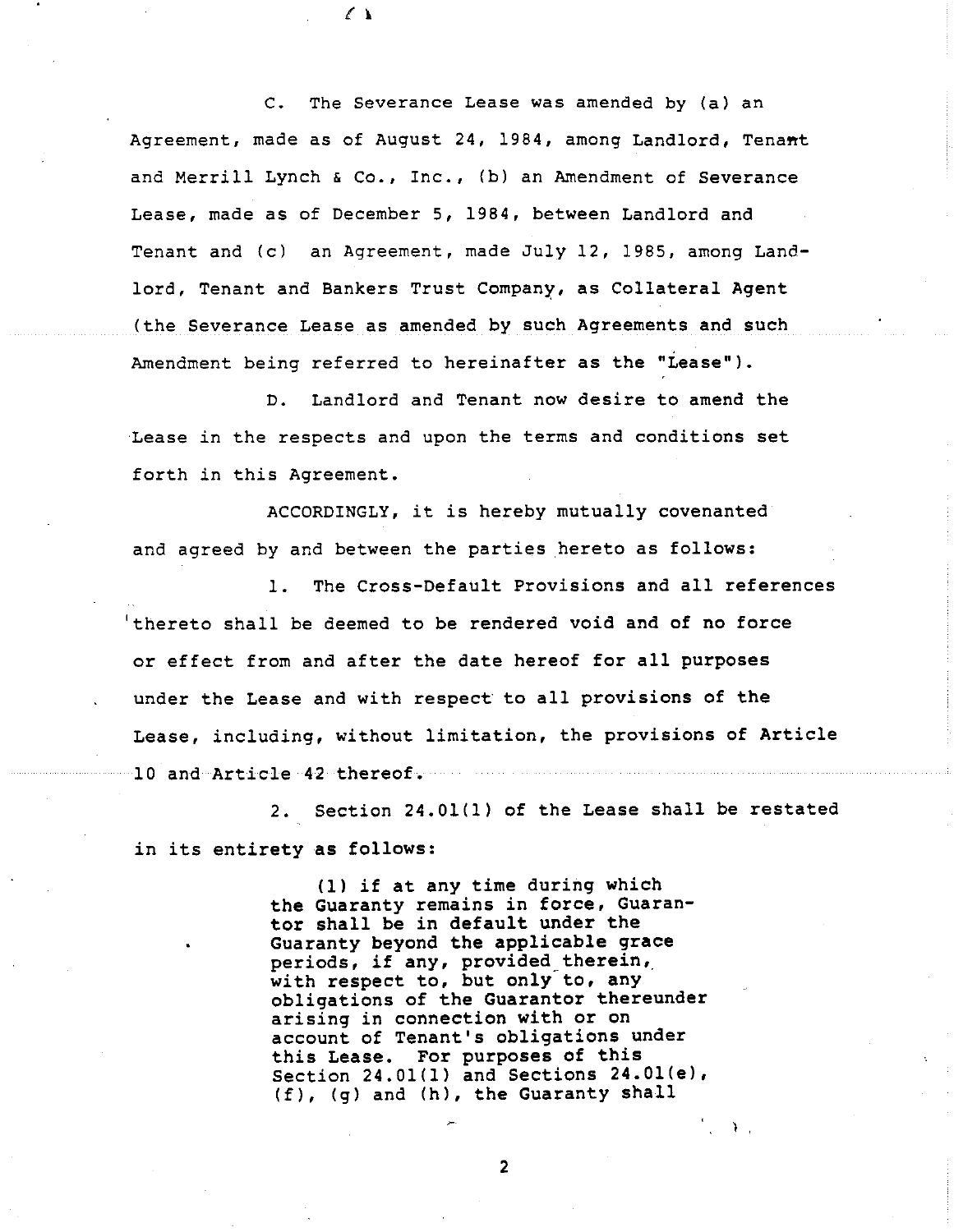not be deemed to remain in force with respect to this Lease from and after the date the Guarantor no longer has any obligations under the Guaranty with respect to this Lease.

 $\left\langle \right\rangle$ 

3. Clause (y) and the last sentence of Section 10.01(a) shall be restated in their entirety as follows:

(y) provided that Tenant shall comply with the'provisions of this Article i0 with respect to a permitted assignment (including, but not limited to, the provisions of Section 10.01(c)), Tenant may assign this Lease, sell, assign or transfer the stock of any corporation which directly or indirectly is Tenant under this Lease or a general partner of any partnership that is Tenant under this Lease, issue additional stock of any such corporation, sell, assign or transfer a general partner's interest in a partnership which is Tenant under this Lease, or sublet the Premises as an entirety or substantially as an entirety, without Landlord's consent, to the following Persons (each such Person herein referred to as a "Permitted Assignee"): (1) one or more Affiliates of Tenant,  $(2)$  a Person or Persons in each of which Tenant and/or one or more Affiliates of Tenant have in the aggregate at least a ninety percent (90%) interest and in which the remaining interests are owned by the officers, directors and/or employees of Tenant or of any of such Affiliates of Tenant, or (3) a joint venture (which term shall include a partnership or tenancy-in-common) in which Tenant and/or one or more Affiliates of Tenant have in the aggregate at least a fifty percent (50%) interest and are the managing joint venturers. From and after an assignment of this Lease by Tenant to a Permitted Assignee or the occurrence of any of the other sales, assignments, transfers or subleases permitted under clause (y) of this Section 10.01(a), until Substantial Completion of the Buildings, **the Tenant hereunder** or such **other transferee,** assignee or sublessee, must continue to qualify as a Permitted Assignee.

**4. All capitalized terms used in this Amendment** which are not otherwise defined herein shall have the meanings ascribed to them in the Lease.

3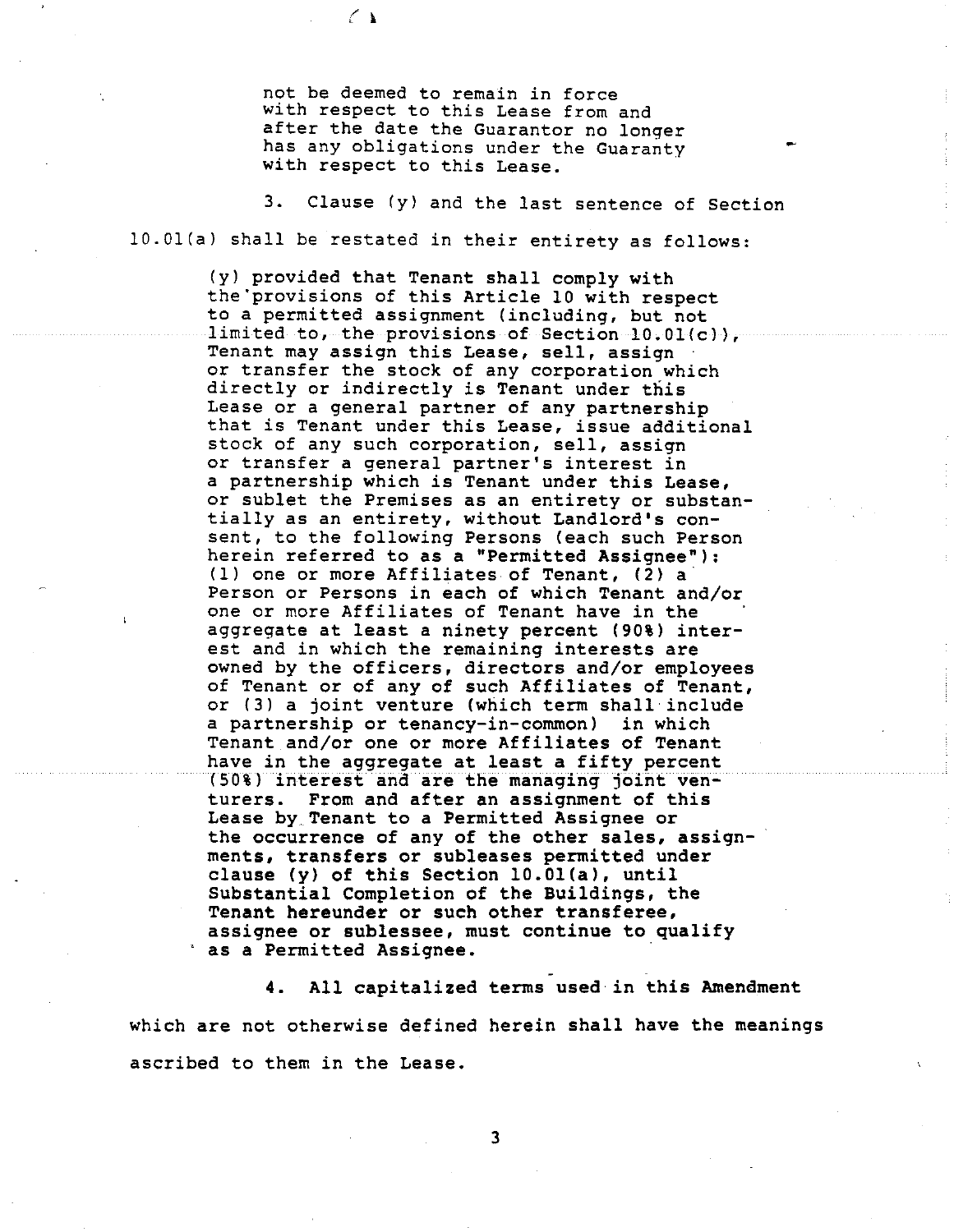5. The Lease, as amended by this Amendment (a) is hereby ratified and.confirmed, and (b) shall remain in full force and effect in accordance with and subject to the terms, covenants and provisions thereof.

 $\mathcal{L}$  .

IN WITNESS WHEREOF, Landlord and Tenant have executed this Agreement as of the day and year first above written.

BATTERY PARK CITY AUTHORITY

**OLYMPIA & YORE TOWER B COMPANY**

By: **O&Y (U.S.) Development Corp.**

By:

Vice-President